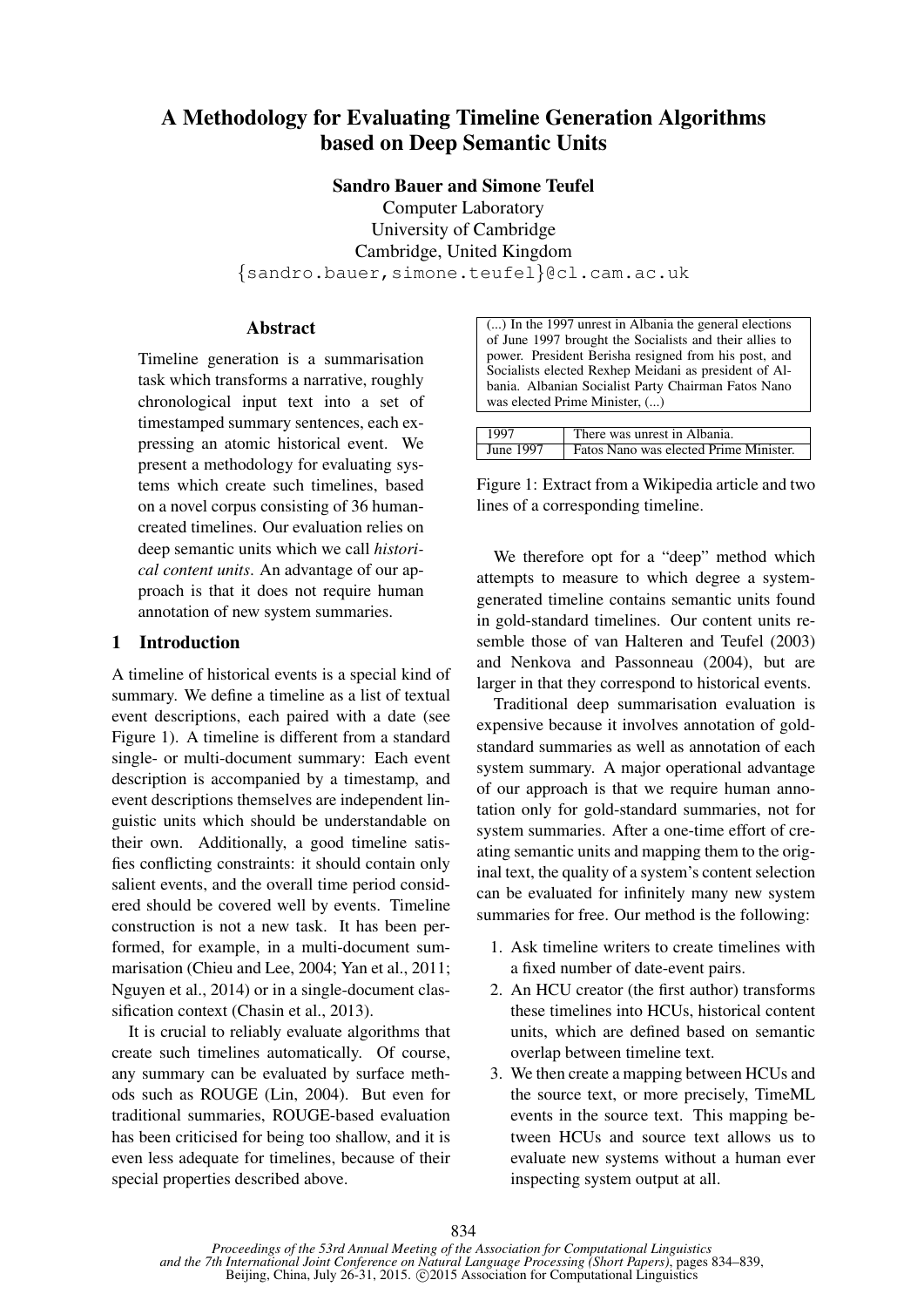| <b>HCU 16</b> |                                      |  |
|---------------|--------------------------------------|--|
| Action        | Fatos Nano is elected Prime Minister |  |
| Agent         | not given                            |  |
| Patient       | Fatos Nano                           |  |
| Time          | June 1997                            |  |
| Location      | Albania                              |  |

Figure 2: HCU for one event from Figure 1

Any summarisation evaluation based on human judgment is inherently subjective, but we restrict this subjectivity in three ways. First, timeline creation (step 1) involves the selection of important content, which is by far the most subjective of the decisions involved in our evaluation method. We therefore ask three independent timeline writers to perform this task. Second, the generation of HCUs (step 2) is prescribed by fixed rules and definitions inspired by the methodology of van Halteren and Teufel (2003). With this method, the timeline writers, not the HCU creators, decide which material is available for creating the HCUs. Third, for the creation of mappings between HCUs and the source text (step 3), which was performed using a different set of detailed guidelines, we report agreement between the first and second author.

In section 2, we explain and contrast our concept of HCUs to existing work. In section 3, we present our new evaluation corpus and explain how we derived it. In section 4, we give details on how system scores for individual HCUs are calculated. In section 5, we analyse agreement of timeline writers on HCUs using two 3-person groups of annotators. We do not present our own algorithm for timeline generation here, but we sanitycheck our evaluation methodology for a number of baseline timeline generation algorithms (section 6), where we demonstrate how systems are scored with our method.

# 2 Historical Content Units

Our event representation is called *Historical Content Unit* (HCU), which is inspired by the Summary Content Units (SCU) used in the pyramid method of Nenkova and Passonneau (2004) (henceforth NP04). Their approach is based on the idea that, due to the inherent subjectivity of summarisation tasks, there is no such thing as a single best gold standard summary. Instead, there are many equally good gold standard summaries. The way to differentiate between a good and a bad system summary is to consider each content unit selected by a system and count how many gold standard summaries it appears in. SCUs that are mentioned by many annotators contribute more to a system's score than less frequently chosen units. We follow this general weighting idea, but our HCUs are more abstract than SCUs, which are tied to a clause in the summary text without any further semantic characterisation by the annotator.

HCUs are more abstract in that they express an event, i.e. a concrete real-world action (*France invades Algeria*) or state change (*Obama becomes president*), while SCUs are more textual, not semantically defined and generally represent a smaller unit of meaning. State descriptions, opinions, wishes, aspirations, intentions and utterances do not constitute events. HCUs normally contain a logical agent (for actions) or a patient (for state changes), plus possibly other semantic roles. The action occurs at a given point in time, not as a continuous (e.g. "species adapt") or regular action ("the sun sets"), and the location of the event has to be delimitable, too (e.g., "in France" is acceptable, but not "on coral reefs"). An example HCU is given in Figure 2. Our HCU definition implies that each historical event is considered equally important. For system evaluation, this means that a system can score at most one point per HCU (exactly one point if it gives a perfect rendition of that HCU). This is different to evaluation based on the SCUs in NP04. Their method of linking words to SCUs may lead to a situation where some events are represented by multiple SCUs, and hence are effectively considered more important than others.

HCU construction proceeds by treating each line in each timeline as a single HCU candidate. If a line contains more than one event (for instance an event plus additional information), we decide what the main event is based on syntactic criteria and discard the additional information. We then have to decide whether two or more surface string descriptions of events by different timeline authors correspond to the same HCU. For this, we follow the method described by van Halteren and Teufel (2003). As long as two event descriptions do not contain conflicting information about an event and as long as their timestamps do not disagree, we can safely assume they refer to the same real-world action and map them to the same HCU, for instance, the two sentences "Nano was elected Prime Minister" and "Party Chairman Nano was elected PM".

This matching process results in a number of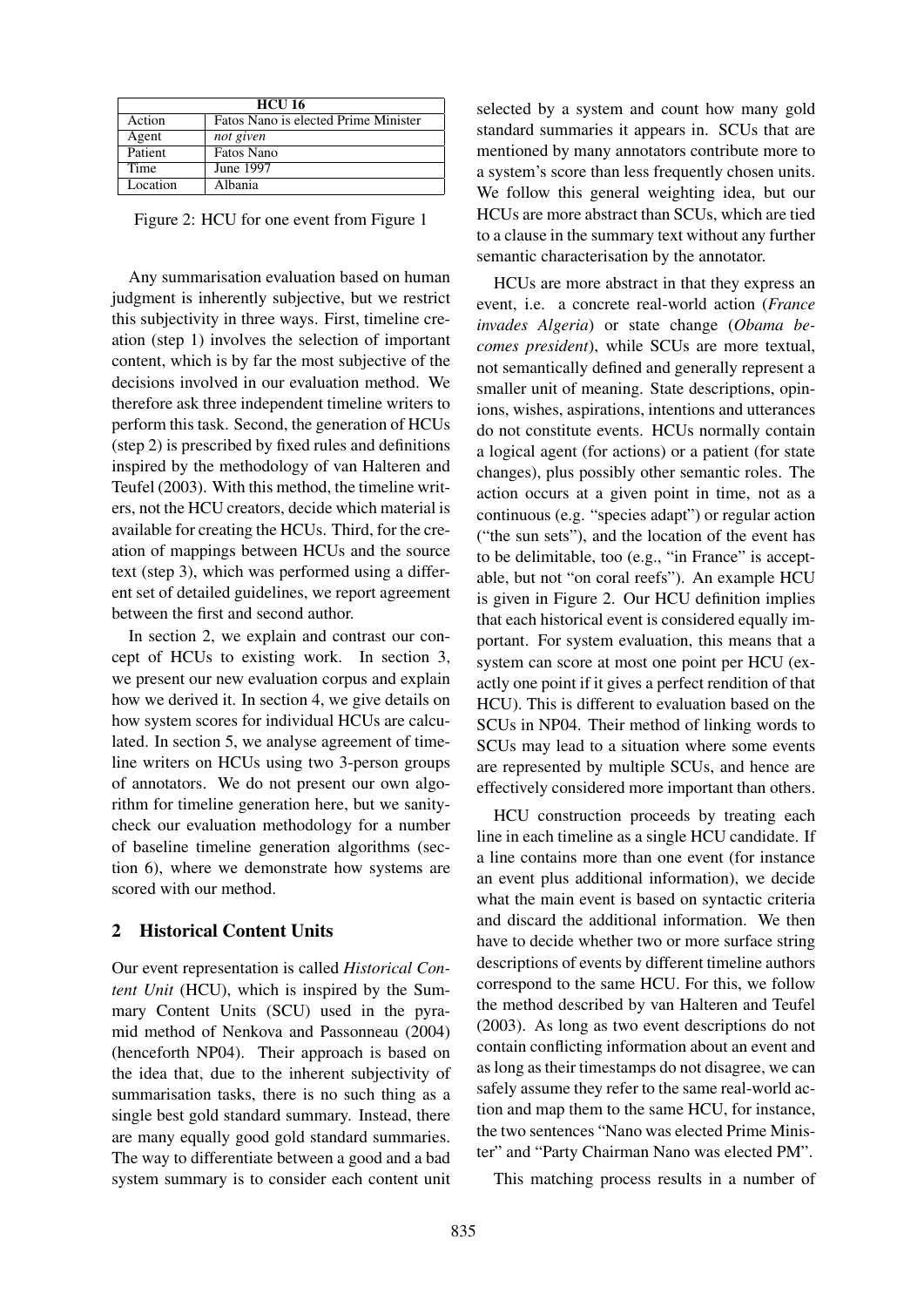HCUs for a source text, each with associated surface representations by human timeline authors. In the future, these gold standard event realisations could be used to evaluate the surface form of system timelines. This paper, however, is mainly concerned with content selection evaluation.

We now use the number of surface representations available to assign a weight to each HCU (following NP04), and the following formula is used to calculate the total score for a system:

$$
score = \frac{\sum\limits_{i \in HCUs} w_i \cdot score_i}{score_{max}}
$$

where  $score_i$  denotes the individual scores (between 0 and 1) calculated for each HCU  $i$  and  $w_i$  is the number of annotators whose timeline contains that HCU.  $score_{max}$  is the sum of the weighted maximum scores of the  $n$  most highly weighted HCUs in the pyramid, where  $n$  is the desired timeline length.

## 3 Corpus construction

To find suitable historical articles for our corpus, we created the intersection of all Wikipedia articles whose title starts with "History of" with the articles in a large collection of timelines described by Bauer et al. (2014). Articles with errors in their Wikitext were removed. We also excluded articles that were incomplete, did not contain narrative text or were not chronologically structured. None of these criteria aim at hand-picking well-written articles or articles that describe wellattested topics. The final set consists of 408 articles. We manually grouped these according to their general topic area (GEO-POLITICAL ENTITY, SCIENCE, ...). From these, we select a set of 11 articles representative in terms of length and subject area. For each of the articles in our corpus, we removed the introductions (which tend to contain a summary of the entire article). We then asked 3 annotators per text<sup>1</sup> to produce a historical digest with a given maximum length determined by the number of verbs in each article (resulting in 25-40 events). For one text, we asked an additional 3 annotators to provide timelines, such that this one text was covered by six annotators. This means that in total, we had 36 combinations of texts and timeline writers.

Our instructions do not tell the timeline writers how content selection (in the source text) and sur-

face realisation (in the timelines produced) should be performed. We merely state that the timeline should strike a balance between mentioning all and only important events and still giving a complete account of the time period covered. Annotators are also told that each line should contain exactly one event and must be given a timestamp.

Our approach brings with it the challenge of deciding when an algorithm operating on the source text has correctly selected an HCU. We assume that individual words in the text – verbs, nominalisations and certain other event-like nouns (such as "war") – are associated with the core action or state change expressed by an HCU and that we or a system can find those. While our methodology does not presuppose any particular event definition or event extraction paradigm, we make use of the TimeML project (Pustejovsky et al., 2003), which has provided a substantial body of work on how to extract events and timestamps in the form of TimeML EVENT and TIMEX instances (cf. the TempEval shared tasks (Verhagen et al., 2007; Verhagen et al., 2010; UzZaman et al., 2013)).

To construct the links between the HCUs we found in the texts (between 32 and 80 per text<sup>2</sup>) and the surface text, we first run a publicly available, recent TimeML-based extraction system, TIPSem-B (Llorens et al., 2010), over our texts. We then manually annotate each HCU with all surface sentences that express the action or state change described by the HCU, and manually decide which TimeML event(s) identified in any such matching sentence express(es) the HCU's content. This results in a 1:n mapping between HCUs and events. For this matching process, we use a detailed set of guidelines. A subset of the 2066 matchings (all matchings for 60 HCUs) was re-annotated independently by the second author; inter-annotator agreement was 87.9%.

Where the TimeML system failed to recognise what we consider to be the correct event anchor, we manually tagged this event anchor, and we provide this information with our corpus. This is because we want our gold standard to be independent of any particular event extraction package.

#### 4 Scoring system

As stated above, the reward a system may receive for a single HCU is capped to one. This is true regardless of how many TimeML events represent-

<sup>&</sup>lt;sup>1</sup>The annotators recruited included both computational linguists and students in higher education.

<sup>&</sup>lt;sup>2</sup>We obtain 100 HCUs for the text annotated by 6 humans.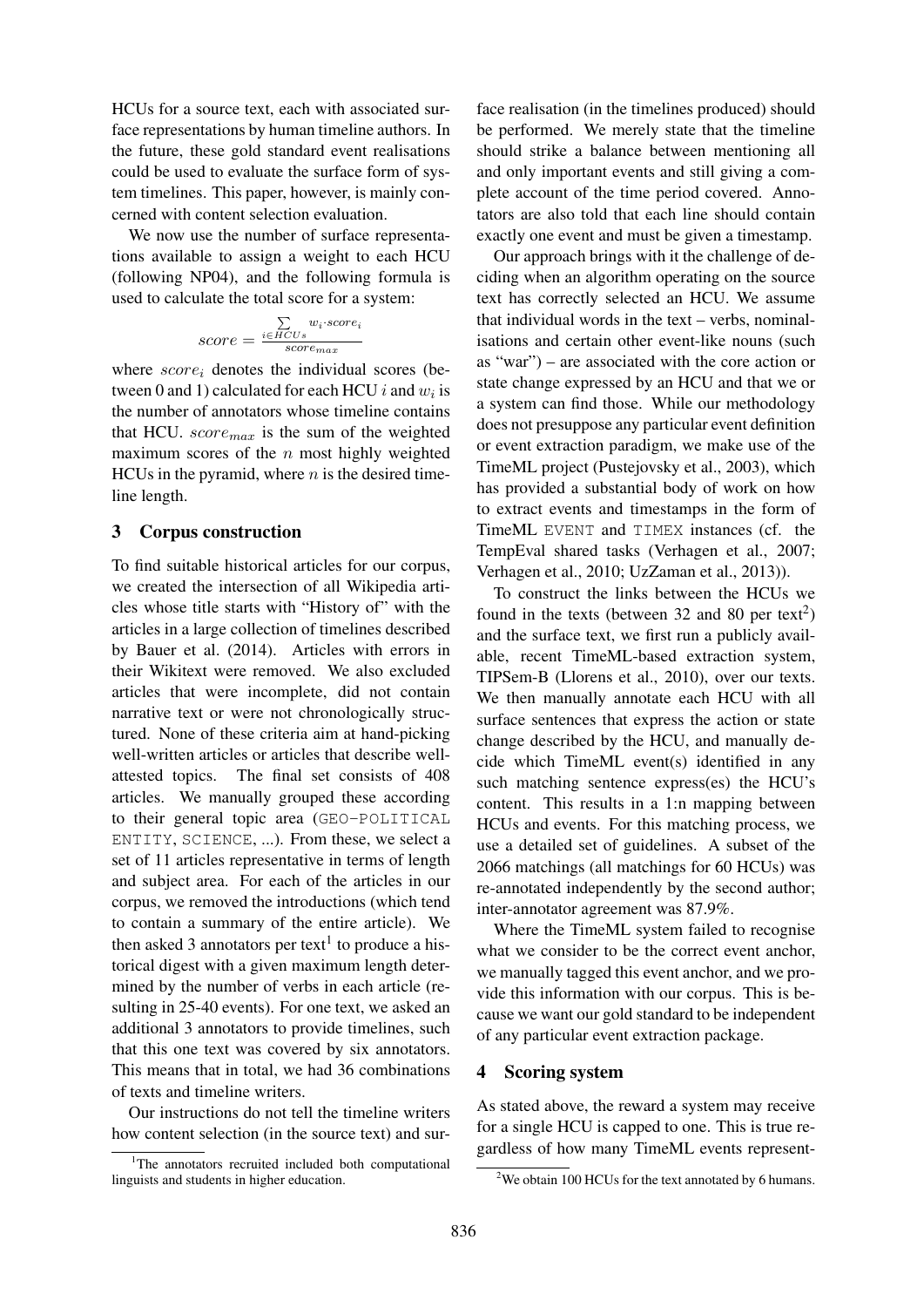ing the HCU are retrieved by the system. We uphold this principle because we aim to evaluate how many HCUs a system returns, not how many textual elements representing them are retrieved.

Apart from this global constraint, the general principle is to treat the contribution of each individual TimeML event additively. For example, if three events have been found to represent a third of the meaning of the HCU, respectively, and two of them are selected by the system, the total score obtained for this HCU will be  $\frac{2}{3}$ .

For some pairs of TimeML events, however, this additive paradigm is not the desired behaviour: The TimeML software sometimes tends to mark two very closely related words, e.g. a verb ("start") and its object ("war"), as events. In this case, we do not want these two events, which we consider to be members of an *event group*, to contribute additively (AND); instead, an OR logic is appropriate, meaning that it is irrelevant whether one or both of the participating events are chosen. The human matcher may impose such constraints between multiple events linked to the same HCU.

In general, an event group  $E$  is a set which may contain individual events  $e_1, e_2, \dots$  and further subgroups  $E_1, E_2, \dots$  of events.

$$
E = \{E_1, E_2, ..., E_n, e_1, e_2, ..., e_n\}
$$

Each event and subgroup in  $E$  is associated with a number  $v \in [0, 1]$  that denotes how much the event or subgroup contributes to the total meaning of event group  $E$  in context of HCU  $i$ ; these numbers are set by the human matcher.

The total  $score_i$  that a system will receive for an HCU *i* is calculated using the function  $S(i, E)$ , where  $E$  is an event group that includes all events linked to HCU  $i$  by a human:

$$
S(i, E) = min(1, \sum_{E_j \in E} v_{E_j} \cdot S(i, E_j) + \sum_{e_j \in E} v_{e_j} \cdot s(i, e_j))
$$

 $S(i, E<sub>j</sub>)$  represents the contribution made by all TimeML events in an event subgroup  $E_j \in E$ , which is again capped to 1 via the recursive definition of the score function.  $s(i, e)$  is a function for an individual event in group  $E$  which, if the system to be evaluated has chosen the event, returns one, and zero otherwise:

$$
s(i, e) = \begin{cases} 1 & \text{if the system has chosen event } e \\ 0 & \text{otherwise} \end{cases}
$$

Note that  $S(i, E)$  simplifies to  $s(i, e)$  if there is only one event e linked to HCU i (and if  $v_e = 1$ ).

See Figure 3 for an example of an HCU along with all TimeML events in a sentence from the source article and their respective contributions to the HCU's meaning (in brackets). Here, the matcher has decided, according to our guidelines, that "began" fully represents the HCU's meaning, while "recording" only represents half of the meaning. Importantly, a system selecting both these events will still only receive a total score of 1.0 for this HCU since it is capped to that number.

# 5 Data analysis

While we do not expect perfect agreement for timeline generation, we hope to observe a pyramid form like in NP04; i.e. a situation where few HCUs are chosen by all three annotators, a higher number are chosen by two annotators, and so on. Indeed this was the case for 9 of the documents.

We also investigated how different the gold standard would have been if a different set of three humans had annotated the texts. We asked three further annotators to create historical digests of one text and then considered all possible splits into two groups of three annotators each. For illustration, Tables 1 and 2 represent two examples out of the 10 possible configurations, showing the number of annotators per group that agreed on HCUs. The grey areas in the tables capture cases where the two annotator teams chose an HCU with the same frequency or where the two frequencies differ only by one. Averaged across the 10 splits, 91.9% of all HCUs fall into this area.

Consider cell (#0, #0): These are the cases where all six annotators decided that these events are not worthy of being mentioned in the timeline. Since we do not annotate non-selected HCUs, we can only give an approximation for this number based on the average observed HCU frequency per sentence. We do this since these cases should arguably also contribute posivitely to the agreement. Using these tables, we calculate Krippendorff's  $\alpha$  across annotator groups; i.e. each HCU can receive a score between 0 and 3, depending on how many annotators expressed it in their timeline. We use an interval difference function and obtain  $\alpha = 0.530$ . This is arguably a non-standard use of  $\alpha$ ; we provide this number to give the reader a rough idea of the agreement across groups.

## 6 Baseline results

To illustrate our method, we now present the results of a number of baseline algorithms. We only evaluate the systems' choice of events, not the sur-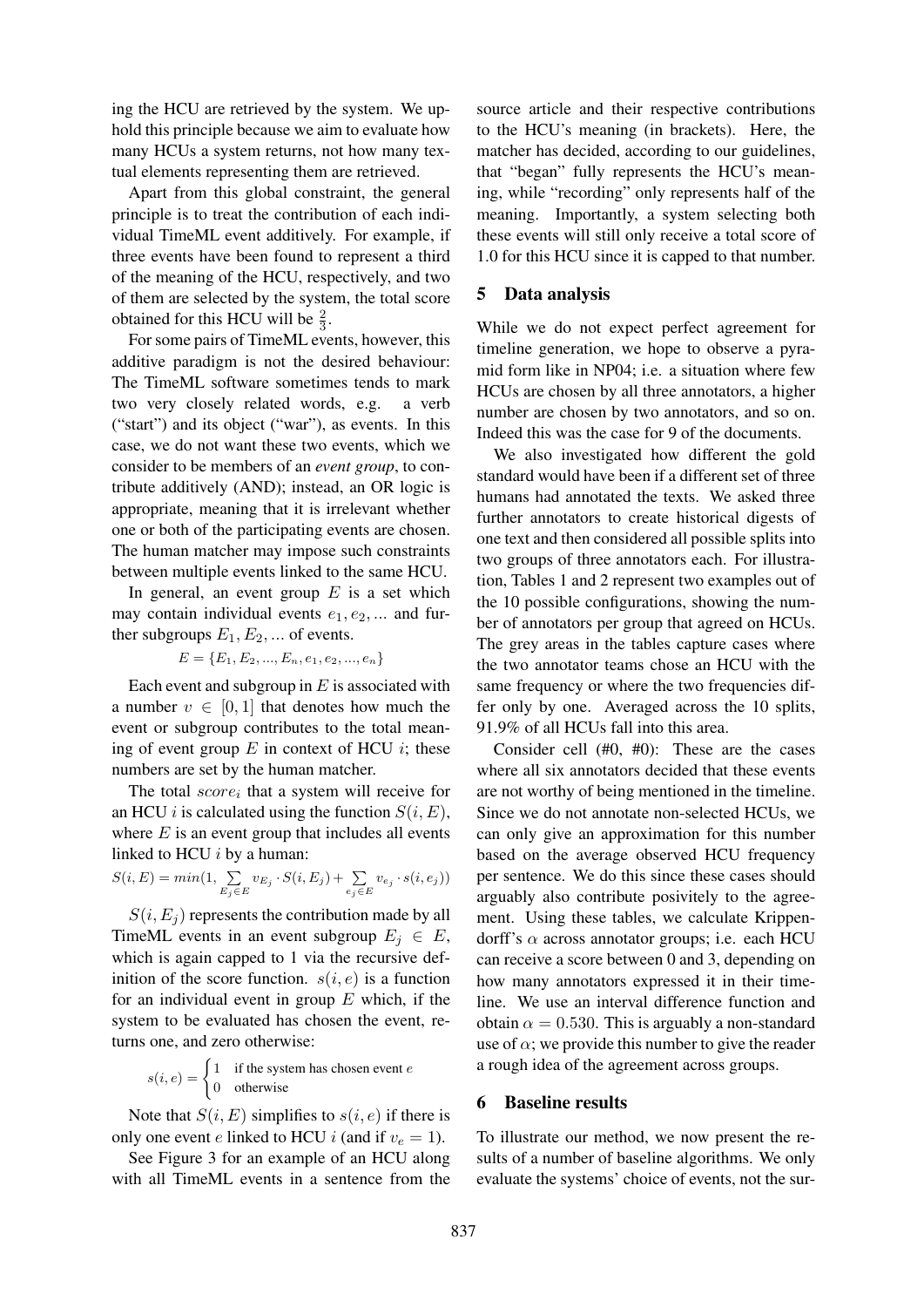| Action       | The Southern Semites began recording their history                                                   |
|--------------|------------------------------------------------------------------------------------------------------|
| Agent        | the Southern Semites                                                                                 |
| Patient      | their history                                                                                        |
| Time         | 800 BC                                                                                               |
| Surface text | This led $(0.0)$ to contact $(0.0)$ with the Phoenicians and from them, the Southern Semites adopted |
|              | $(0.0)$ their writing script in 800 BCE and began $(1.0)$ recording $(0.5)$ their history.           |

Figure 3: Example HCU with links into the surface text (the HCU's location is not given)

|        |    | Team 2 |    |    |    |
|--------|----|--------|----|----|----|
|        |    | #0     | #1 | #2 | #3 |
| Team 1 | #0 |        | 19 |    |    |
|        | #1 | 18     | 15 | 10 |    |
|        | #2 |        | ŏ  |    |    |
|        | #3 |        |    |    |    |

Table 1: Best split (94.1% in grey area)

|        |    | Team 2 |    |    |    |
|--------|----|--------|----|----|----|
|        |    |        | #1 | #2 | #3 |
| Team 1 | #0 | 87     | 17 |    |    |
|        | #1 | 20     |    |    |    |
|        | #2 |        | 14 |    |    |
|        | #3 |        |    |    |    |

Table 2: Worst split (89.8% in grey area)

face realisation or the timestamps. In the future, a more sophisticated mechanism may be devised which takes these aspects into account as well.

Our algorithms are listed in Table 3. They may select individual TimeML events from the source text (1-6), or entire sentences (7-10); in the latter case, all events in the sentences count as selected. Some of the baselines select events from anywhere in the article (4, 5, 6, 10); others proceed in a round-robin fashion by iteratively selecting one event or sentence per section (1, 1b, 2, 3, 7, 8, 9, "RR"). For the latter methods, in each iteration we can proceed from the top  $(1, 1b, 7)$  or the bottom (2, 8) of the section, or we randomly select any event or sentence in the section (3, 9). Choosing the first or the last events of the entire article (5, 6) does not look like a good method, since the timeline needs to cover the entire timespan. Finally, we examine whether selecting only events with a date in the same sentence has any effect; results can only be calculated over 10 articles since one of the articles does not contain enough such events. The result in Table 3 is therefore marked with a star (\*). The results of methods that involve randomly selecting items were averaged over 100 runs. In principle, existing systems such as that by Chasin et al. (2013) could also be evaluated with our method, but we do not do this here.

| ID             | Method                          | Scores  |
|----------------|---------------------------------|---------|
| 1              | RR, first events in section     | 0.23    |
| 1b             | like 1, events with dates only  | $0.33*$ |
| 2              | RR, last events in section      | 0.13    |
| 3              | RR, random events in section    | 0.13    |
| 4              | Random events in article        | 0.11    |
| $\overline{5}$ | First events in article         | 0.13    |
| 6              | Last events in article          | 0.11    |
| 7              | RR, first sentences in section  | 0.22    |
| 8              | RR, last sentences in section   | 0.11    |
| 9              | RR, random sentences in section | 0.12    |
| 10             | Random sentences in article     | 0.10    |

Table 3: Baseline results (average pyramid scores); the result with a \* is based on 10 articles

Algorithms inspired by the well-established "first n words" baseline for summarisation of newswire articles perform best here too, when applied on a section level (1, 1b, 7). All these algorithms perform significantly better when compared to any of the other algorithms (2-6, 8-10); statistical significance is measured for each pair of algorithms at  $\alpha = 0.05$  using the Wilcoxon signed-rank test ( $p < 0.05$ ). This suggests that important events tend to be placed at the beginning of a section. Selecting the first events from the entire article (5) produces worse results than selecting the first events from each section. The best results are obtained when selecting only events with dates in their proximity (1b); however, this result is based only on 10 of the 11 articles, and the difference to algorithm 1 is not significant ( $p = 0.1391$ ).

## 7 Conclusion

We have introduced a novel methodology for evaluating timeline generation algorithms based on deep semantic content units, including a new corpus of 36 human-written timelines and associated HCUs. Our evaluation focuses on a deeper model of meaning (based on events) rather than n-gram overlap, and provides links between each HCU and the source text. This allows us to subsequently evaluate an unlimited number of system summaries without any further cost, rationalising the evaluation of timeline construction algorithms.